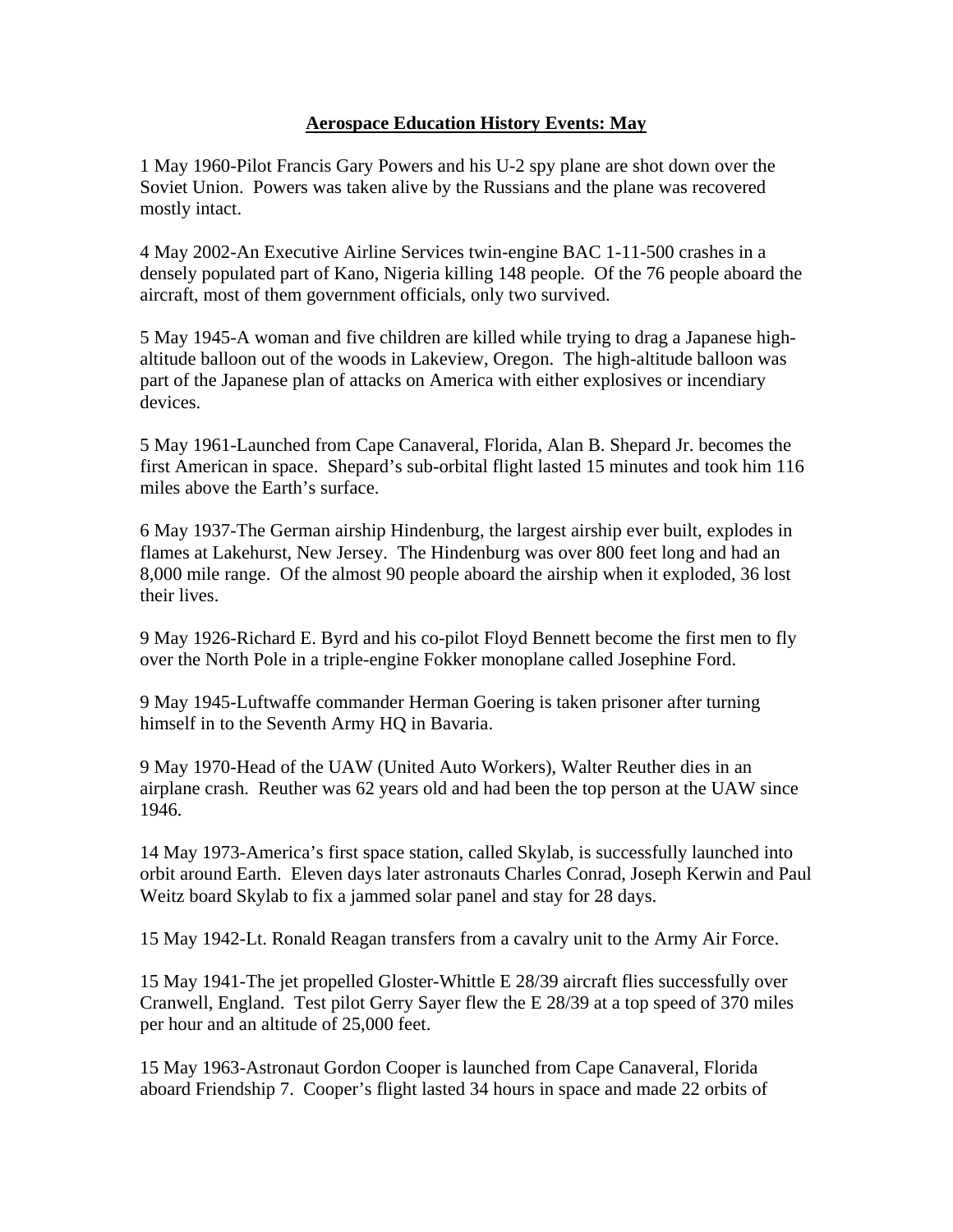Earth. This became the longest American space mission and Cooper became the first astronaut to spend more than a day in space.

16 May 1972-As part of Operation Linebacker, US forces launch air strikes against North Vietnam, bombing the North Vietnamese fuel supply line and pumping sations.

17 May 1943-The crew of the Memphis Belle becomes the first B-17 bomber crew to complete the 25 missions needed to go home to the states.

19 May 1953-Jacqueline Cochran becomes the first woman to break the sound barrier.

20 May 1927-Aviator Charles Lindbergh departs Roosevelt Field on Long Island, New York for his destination of Paris, France.

20 May 1956-The first airborne test of a 15 megaton hydrogen bomb is dropped from a B-52 over the island Namu in the Bikini Atoll in the Pacific Ocean.

20 May 1965-A Pakistan Airways Boeing 707 arriving from Pakistan crashes on landing at the airport in Cairo, Egypt. There were 124 people aboard that were killed. Pilots made many complaints that this particular airport was bad to land at day and night. It had inadequate night landing lights and the runway was slopped.

21 May 1927-Charles Lindbergh lands safely at Le Bourget Field in Paris, France after making the world's first transatlantic solo flight and first flight between New York and Paris. It took Lindbergh 33 ½ hours to accomplish this feat aboard his Ryan Airlines Corporation aircraft, Spirit of St. Louis.

21 May 1932-Amelia Earhart makes a nonstop solo transatlantic flight, being the first person to repeat what Charles Lindbergh did five years previous to the day in 1927. Earhart landed in Ireland after a 2,000 mile flight from Newfoundland.

25 May 1961-President John F. Kennedy announces his goal of sending a man into space and asks for the support of Congress.

25 May 1979-An American Airlines DC-10 crashes and explodes after losing an engine shortly after take-off. Flight 191 left Chicago's O'hare Airport and shortly afterwards crashed at the abandoned Ravenswood Airport. All 277 persons aboard were killed in the crash.

26 May 1991-A Boeing 767 chartered by Lauda-Air crashes into a jungle near Bangkok, Thailand after a computer malfunction of the port engine reverse thruster caused the reverse thrust to engage. All 223 people aboard perished. The aircraft was owned by auto racing great Niki Lauda.

28 May 1987-Matthias Rust, a 19 year old amateur pilot from West Germany departs Helsinki, Finland and flies through more than 400 miles of Soviet airspace before landing